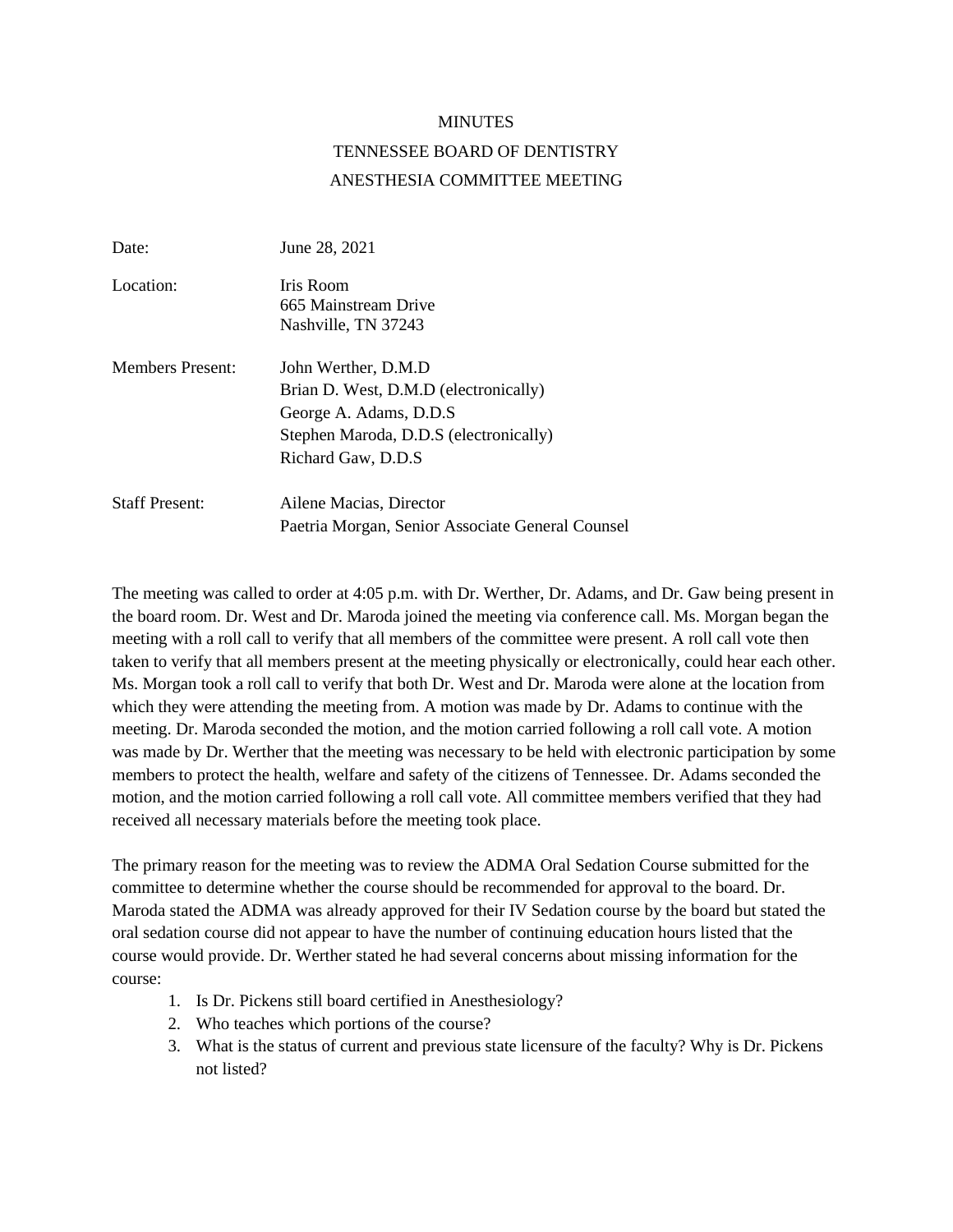4. A complete list of malpractice history is needed. The committee would like to see the NPDB report for the malpractice status for each instructor listed. Dr. Pickens was not listed on the malpractice history- the committee would need more information regarding his status.

The application appeared to be incomplete, so the committee was not able to make the decision to approve or deny the course based off what was submitted. Dr. Adams made a motion to defer the decision until more information was submitted. Both Dr. Gaw and Dr. West seconded the motion, and the motion carried following a roll call vote.

The meeting was then opened up to public comments and questions. Dr. Mark Holifield wished to address the committee concerning the use of CRNAs by deep sedation/general anesthesia permit holders. Dr. Holifield is a dentist from west Tennessee with 3 practices. A deep sedation permit holder works in one of the practices, while the practice sometimes uses a CRNA to also provide anesthesia services to patients while the permit holder is working in the office. Dr. Holifield wanted clarification about the word "utilize" in the rule for who the board recognizes to be the practitioner utilizing the CRNA for procedures- whether it was the oral surgeon/permit holder or the general dentist who is working on a patient. He stated DentaQuest was requesting information regarding who in their practice was utilizing the CRNA in the office, to which Dr. Holifield confirmed was the dentist in the office who holds a deep sedation/general anesthesia permit. Dr. Holifield stated the concern from DentaQuest about the interpretation of the rule for using a CRNA being used in the office, resulted in all 3 of their practices being dropped from their contracts with DentaQuest. He is concerned this will be causing an access to care issue for children in West Tennessee who are in need of their office's services. Dr. Holifield wanted clarification from the committee about the interpretation of the word "utilize" in the rule regarding the use of CRNAs.

Dr. Werther stated a dentist with a deep sedation permit holder can utilize a CRNA to administer that level of sedation or lower, under their permit. Dr. Werther asked whether the deep sedation permit holder was in the building but was occupied by other tasks or procedures while the CRNA was administering sedation to a patient. He stated that if the deep sedation permit holder was otherwise occupied by other tasks, they would not be present and directly supervising the CRNA during the sedation process. The deep sedation permit holder must supervise the deep sedation being administered to a patient by the CRNA. Dr. Werther stated the dentist who is supervising the CRNA must have a deep sedation/general anesthesia permit, according to the rules.

Ms. Morgan stated for the record, the rule in question was  $0460-02-07(a)(3)$ . She reminded the committee and public attendees the board is the only one who can interpret the rules, and the committee can only make recommendations to the board regarding the rules if they choose to do so. Dr. Adams stated DentaQuest is its own separate entity and the board does not have authority over them or how they interpret the rules. Ms. Morgan clarified the word "utilize" in the rule in fact was where the issue was stemming from, regarding who in a dental practice was utilizing the CRNA. Dr. Holifield confirmed this was correct. Dr. Matt Yezerski addressed the committee asking as well for clarification with the use of CRNAs by dentists about what type of supervision is needed for the CRNA to administer anesthesia to patients.